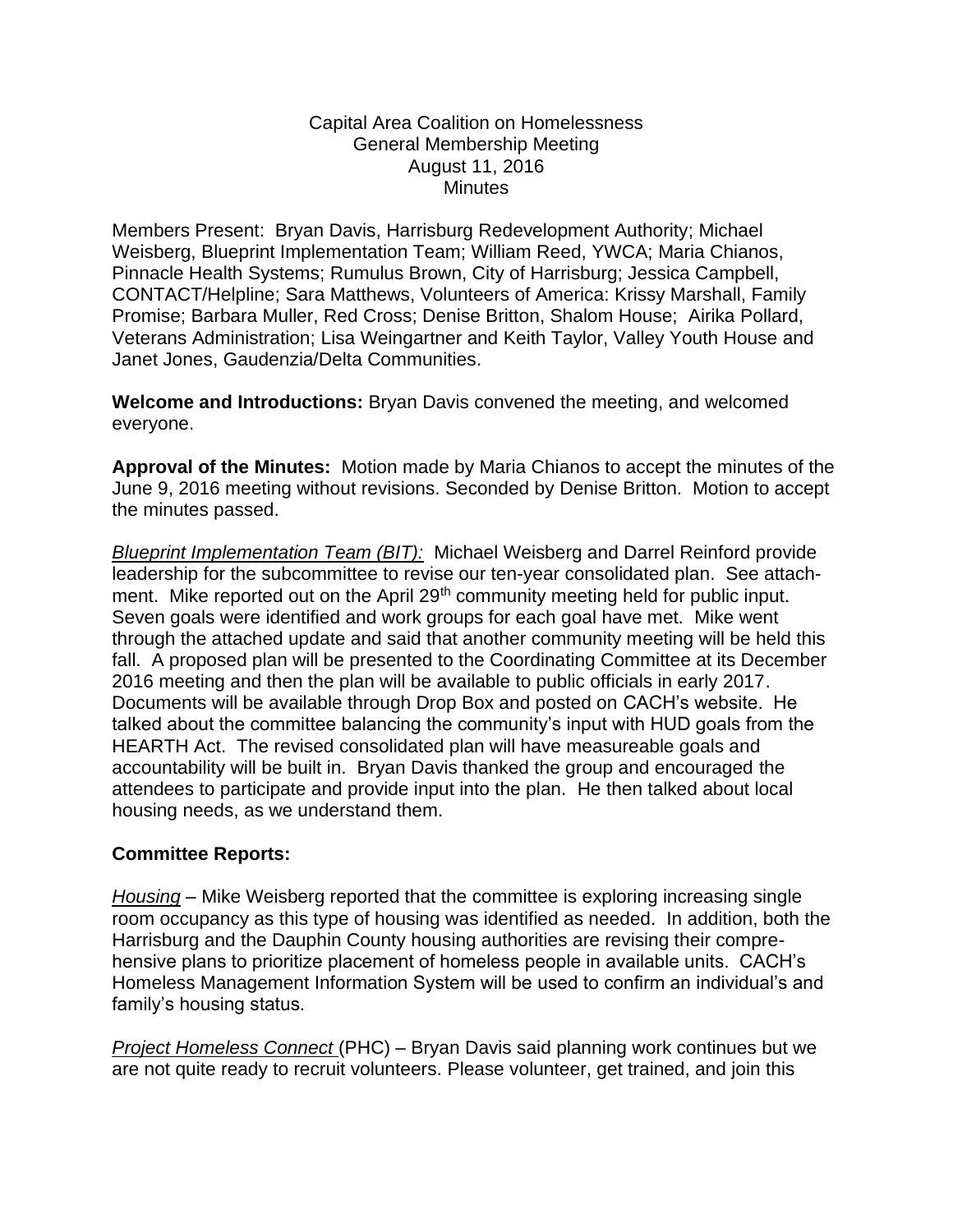effort on Tuesday, October 18, 2016 at the Farm Show Complex and Expo Center, 2300 North Cameron Street. Visit our website: www.cachpa.org to sign up for trainings.

Community Conversations – Denise Britton reported that the committee continues to evaluate its vision statement. They are focusing on relational ministries. She referenced goals #6 – Access and Availability of Services and #7 Public Information and Education in CACH's consolidated plan as being pertinent to Community Conversations. Ongoing activities include mapping the future and training local pastors on community needs and resources. There is more to come on these initiatives. She reminded us that there is a church on every corner in our community and they are open doors to the community. She offered to incorporate the committee's work within the work of revising CACH's consolidated plan. Their next meeting is September 14, 2016 at 8:30 at the New Hope Church in Colonial Park.

*Homeless Prevention* – Maria Chianos told us that the committee just met before this meeting. We are aligning our work plan with the April community meeting input and CACH's consolidated plan. In addition to other tasks, the committee will identify service providers and partners to make sure they understand CACH's mission and work. The committee is learning more about the Community Action Commission's programs including home ownership and housing counseling. Rumulus Brown told us that the Harrisburg Fair Housing Council also provides housing ownership counseling. Bryan reminded us about the role of social media in promoting programs. Maria asked if there is an available report on specific topics that people go to the CACH website and social media for. Bryan responded that the high activity trends are in topics of housing availability, domestic violence, veterans and grant writing. He expressed appreciation for the work of the committee.

*Public Information and Education* – Bryan reported that Crystal Baxter will chair this committee. The next meeting is August 18th at Brethren Housing Association's office. The committee will promote PHC and the community meetings for revising the consolidated plan.

*Service Delivery/Data Collection –* No meeting in this month.

*Homeless Youth* – Deb Ritchey reported that the CACH "Youth Sub-Committee" will provide the Coordinating Committee with a Report on its Findings and recommendations for next steps. Then they may host a spring 2017 half-day "Youth" workshop for CACH Members. At this workshop, we will report-out the findings to date about this population, have Shane Burroughs from Synergy make presentation on outreach strategies. A goal will be that at the end of the workshop, the attendees agree prioritize CACH's Next Steps. The Youth Sub-Committee could then promote those Next Steps in 2017, and report progress to the Coordinating Committee. Lisa Weingartner and Keith Taylor talked about some of the outreach efforts conducted by the Valley Youth House. One such activity took place in Lehigh Valley over three days.